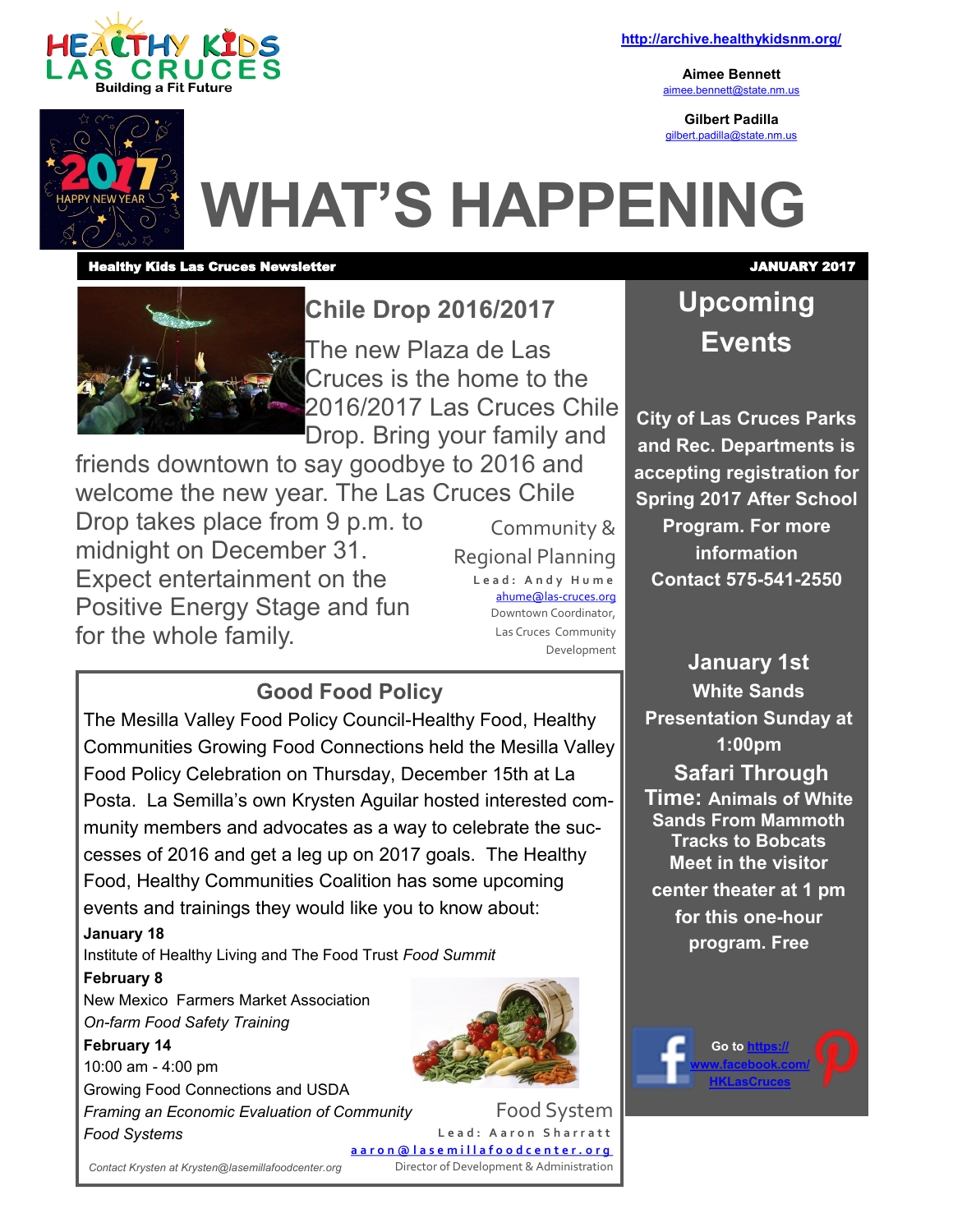

As you may or may not know, NM Lions Operation Kidsight, provides free vision screenings in the Las Cruces Public Schools and has done so for the past several years. Our screening services replace the school nurses' standard acuity testing they are required to do each year for their Head Start, Pre-K, K, and 1st grade students thus saving the nurses a tremendous amount of time each year.

The screening equipment (Plusoptix S09 autorefractor) checks for amblyogenic risk factors such as astigmatism, near-sightedness, far-sightedness, and strabismus. If not detected and treated before the child's eyes are totally developed (about age 7 or 8), these disorders can cause the brain to favor one eye over the other. The weaker eye is ignored and it is not adequately stimulated resulting in the nerve pathways between the eye and brain not maturing normally.

After a screening, the results are given to the school nurse who in turn contacts the parents of the "referred" students to alert them the vision screening indicated their child may have a vision problem and should have a comprehensive eye exam. To our dismay, follow up results received back from the school nurses last year showed 35%-40% of the referred children never saw an eye professional. If a child's vision problem is not treated, it will detrimentally impact their ability to read and learn and can possibly result in significantly reduced vision or possibly blindness in the affected eye. We encourage the parents of the referred students to seek the medical attention needed.

If the family has Medicaid, their plan will pay for the eye exam and glasses if needed. And if for whatever reason they do not have Medicaid, New Mexico Lions Operation Kidsight will provide financial assistance to pay for the eye exam and glasses.

Lion Brenda Dunn, Program Manager

New Mexico Lions Operation KidSight, Inc.

[www.NMLionsKidSight.com](http://www.NMLionsKidSight.com) Email: [nmlionskidsight@gmail.com](mailto:nmlionskidsight@gmail.com)

Healthcare Setting Lead: Dr. Danielle Nixon [d r n i x o n @ f u l l b l o o m p e d i a t r i c s . c o m](mailto:drnixon@fullbloompediatrics.com) Pediatrician at Full Bloom Pediatrics



# **New Year….New YOU!!**

One of the most common resolutions each New Year is to lose weight. While we start with good intentions, it is easy to become overwhelmed by the changes and give up. To help encourage your success in your weight loss resolutions, pick small changes

at the beginning, then add to them as you get more comfortable. Try drinking water instead of soda, getting out to walk a couple of days a week, pack a healthy lunch instead of eating out, take the stairs instead of the elevator, and park at the back of the parking lot to get in a few extra steps. As you get comfortable with one or two new healthy behaviors, add in a few more. Make 2017 your healthiest year yet.